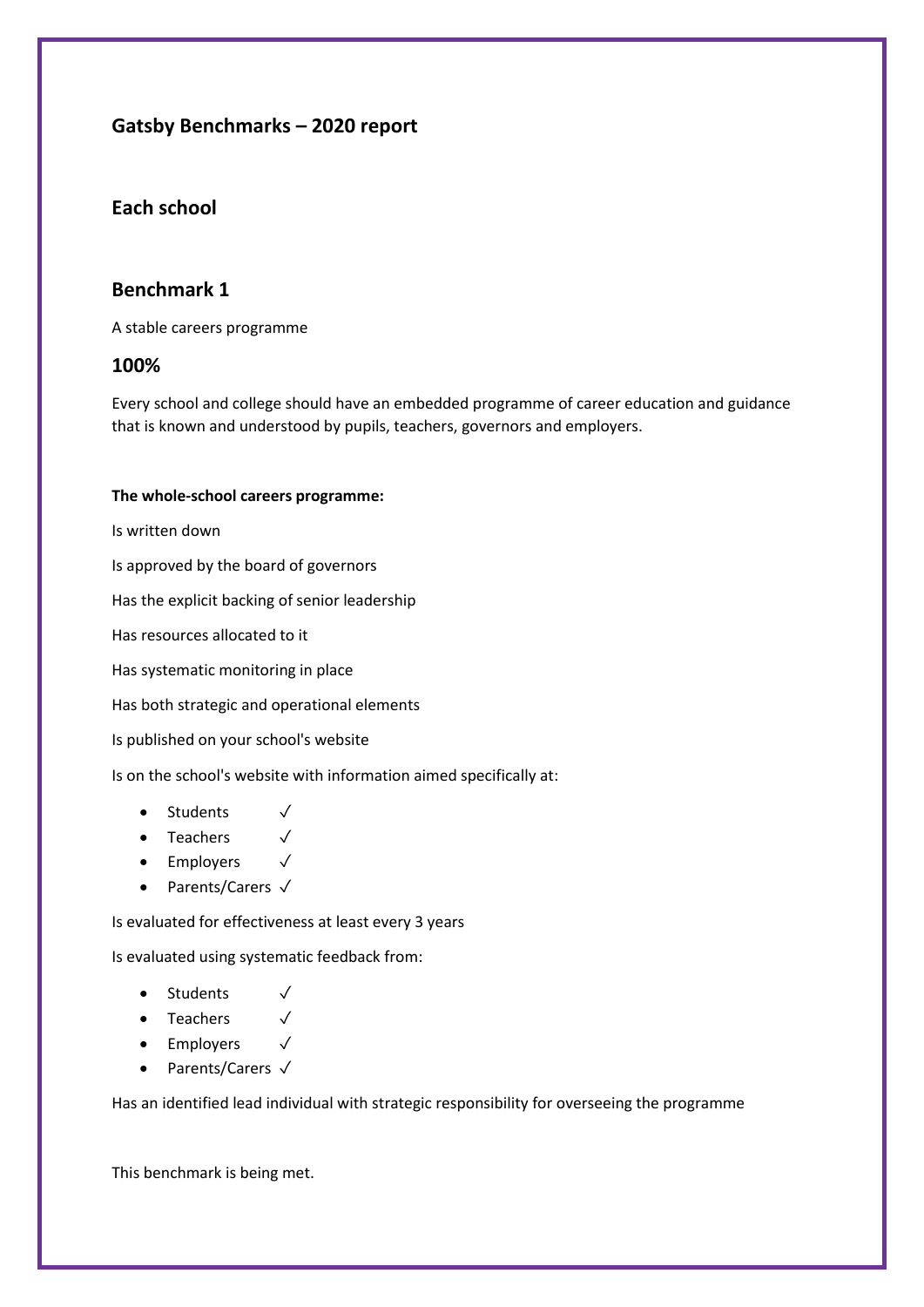Learning from career & labour market information

### **100% met**

Every pupil, and their parents, should have access to good quality information about future study options and labour market opportunities. They will need the support of an informed adviser to make best use of available information.

Ensures the majority of students have used up-to-date career & labour market information to help inform study/career decisions.

Encourages parents and carers to use career path and labour market information to aid the support given to their children.

This benchmark is being met by using Start software and students at KS4 having a careers lesson each week where labour market information in discussed.

## **Benchmark 3**

Addressing the needs of each pupil

#### **90%**

Advice and support should be tailored to the needs of each pupil. Keeping good records of pupils and their destinations after school will help.

Provides a careers programme that:

- Raises aspirations of all students  $√$
- Challenges stereotypical thinking (In terms of gender etc) In progress
- Keeps systematic records on each pupils' experiences of career and enterprise activity  $\checkmark$
- Enables pupils to access accurate record about their careers and enterprise experiences ✓
- Collects and maintains accurate data for each pupil on their destinations for 3 years after they leave school
- Shares above mentioned data with the local authority  $\sqrt{}$

Works pro-actively with the local authority and careers advisers to provide careers guidance to vulnerable pupils and special educational needs and disability (SEND) students.

As a school, it is hard to challenge stereotypes for the whole school. We off options to our students but as the majority of our students follow vocational qualifications it is not evident in their choices. We do have a former female student on a construction course.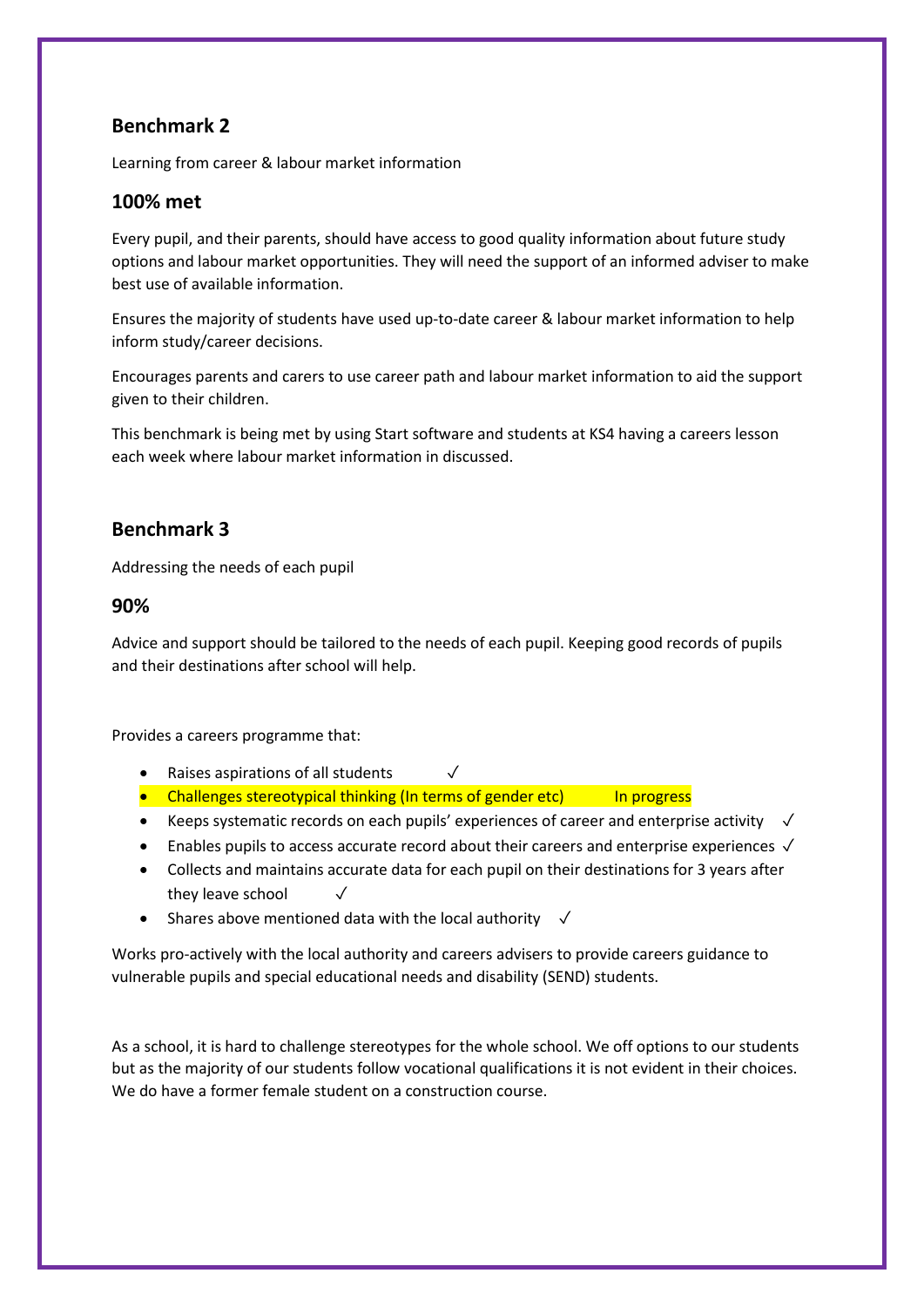Linking curriculum learning to careers

### **81%**

Careers and enterprise education should be part of and included in a pupil's standard lessons, linking curriculum to real-world career paths.

All/the overwhelming majority of students by the time they leave school, have meaningfully experienced career learning as part of:

- **•** English lessons In progress
- Maths lessons In progress
- Science lessons √
- PSHE lessons In progress

This benchmark is being met but we need more evidence to show that all STEM subjects are including careers related learning in lessons

### **Benchmark 5**

Encounters with employers & employees

#### **100%**

All pupils should have encounters with employers and employees that result in a better understanding of the workplace and the potential career paths open to them.

All/the overwhelming majority of pupils:

 Have at least one meaningful encounter with an employer every year they are at your school  $\cdot$ /

Due to activities such as PfA, Reaseheath and Forest Schools; all students are able to have encounters with potential employers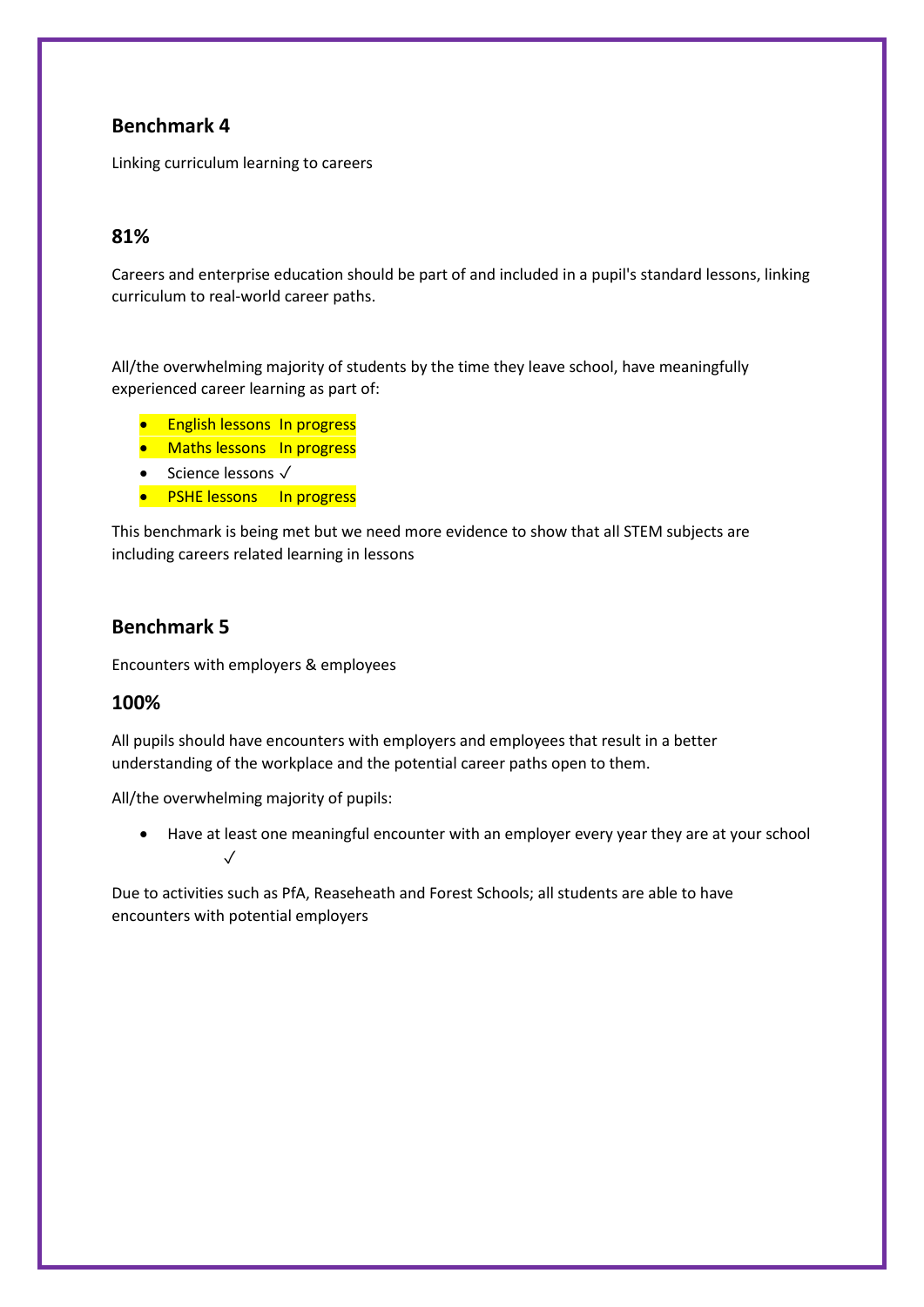Experiences of workplaces

### **75%**

It's important for pupils to experience the workplace environment to understand the context in which they could one day be working.

All/the overwhelming majority of pupils:

Have had a meaningful experience of a workplace by the end of year 11

This would normally be at 100% but obviously as a result of Covid we are unable to achieve this currently.

## **Benchmark 7**

Encounters with further and higher education

### **70%**

Careers provision should cover further and higher education as well as potential professions. Pupils should have encounters with these organisations whilst at school.

By the time they leave school all/the overwhelming majority of pupils:

- $\bullet$  Have had meaningful encounters with sixth form colleges  $\qquad$  In progress
- Have been provided with information about the full range of apprenticeships, including higher level apprenticeship In progress
- Have had meaningful encounters with general further education colleges  $√$
- Have had meaningful encounters with independent training providers In progress
- Have had meaningful encounters with Higher Education Providers In progress

Traditionally, we struggle to visit local sixth form colleges as many of our students have been excluded from the school they are attached to. We normally have a higher percentage of college and trainer visits but this is tricky in the current situation. We are hoping that more college visits will take place in the new year.